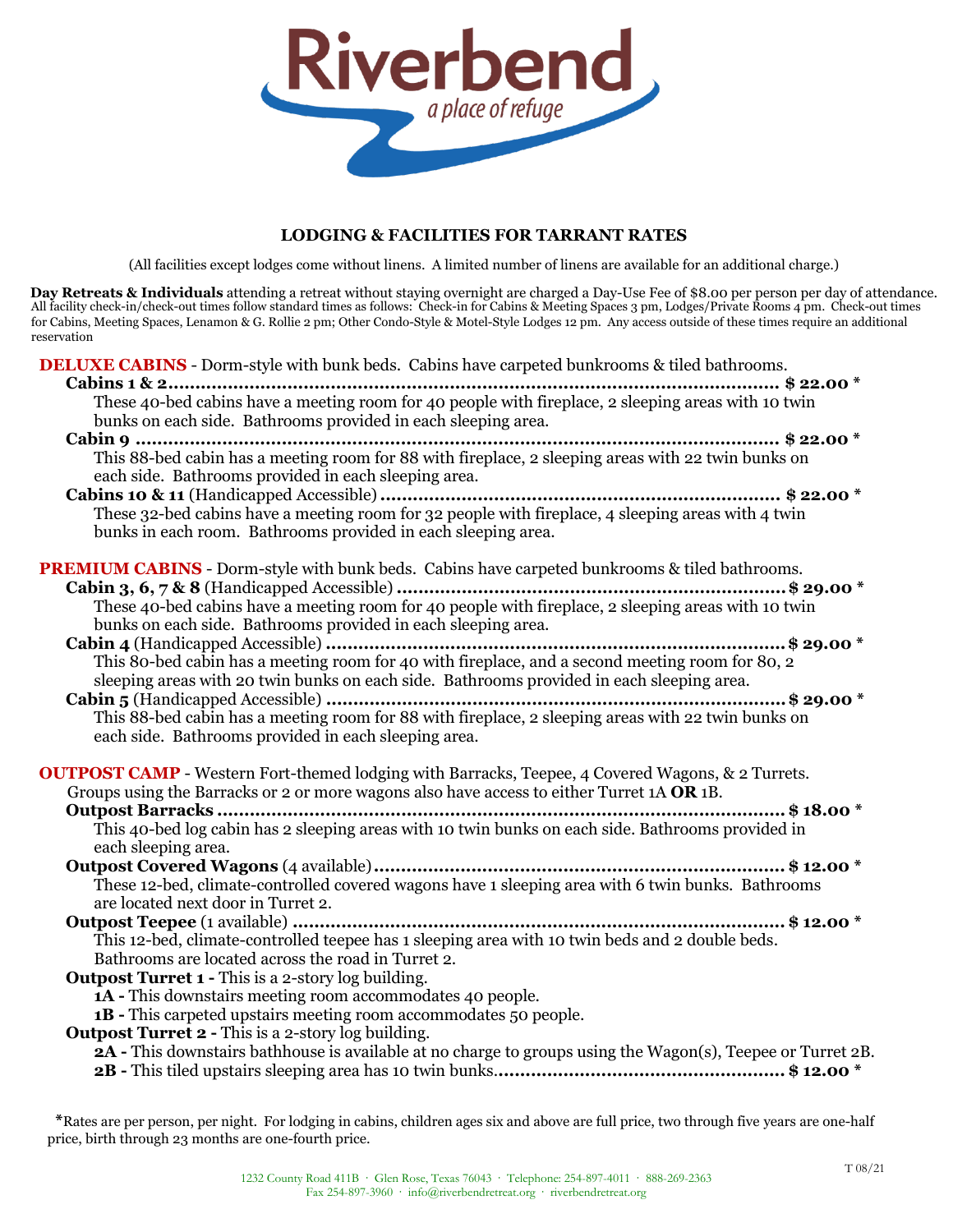# **MOTEL STYLE LODGES**

# **ROCK CREEK LODGE (Formerly Leadership Lodge)**

12 private rooms each with a queen bed, twin bunk bed and a bath. Groups using 6 or more rooms also have access to a Conference Room and a separate kitchen living area. The living area can seat 30 and the conference room space can accommodate up to 50 people. (All Linens Provided)

| conference Fouri space can accommodate up to go people. This Linchs I Fovided)                                                  |  |  |
|---------------------------------------------------------------------------------------------------------------------------------|--|--|
| *Early Arrival/Late Departure to Conference Room\$720.00 each instance                                                          |  |  |
|                                                                                                                                 |  |  |
|                                                                                                                                 |  |  |
| <b>CEDAR BLUFF LODGE</b>                                                                                                        |  |  |
| 12 private rooms each with one queen bed, two twin beds, and a bath. 3 rooms (room #'s 104-106) are                             |  |  |
| handicapped accessible. Groups using 6 or more rooms also have access to the Gathering Room which                               |  |  |
| can accommodate up to 40 people. (All Linens Provided)<br>*Early Arrival/Late Departure to Gathering Room\$600.00 each instance |  |  |
|                                                                                                                                 |  |  |
|                                                                                                                                 |  |  |
| *Early Arrival/Late Departure to to rooms\$100.00 per room each                                                                 |  |  |
| Bassiconference Room (Accommodates up to 100 people seated in rows)\$ 225.00 per night                                          |  |  |
| Note: Basic Sound System and large screen TV are included                                                                       |  |  |

**\*Early Arrival/Late departure requires an additional night reservation.**

# **CONDO STYLE LODGES**

## **LENAMON LODGE**

Condo-style lodging with 4 private rooms, fully-furnished kitchen and dining area, large fireplace, & seating area. (All Linens Provided)

**Entire Facility** (Flat rate per night) **......................................................................\$ 650.00**

- **Hill Country & Lone Star Rooms** $\dot{\mathbf{A}}$  2 queen beds and private handicapped accessible bathrooms.
- **Brazos** & **Old West Rooms -** 2 queen beds and a twin fold out bed with private bathrooms.
- **Great Room / Kitchen –** Fully-furnished kitchen, dining room, and living room/lounge area with fireplace.
- Loft Upstairs sleeping area with 5 twin bunk beds, private bathroom, & game room/lounge area.

## **BRAZOS LODGE**

Condo-style lodging with 3 private rooms, kitchen and dining area, & seating area. (All Linens Provided) **Entire Facility** (Flat rate per night) **...................................................................... \$ 300.00**

- **River Rock Room -** 2 queen beds and private handicapped accessible bathrooms.
- **Sandbar Room**<sup> $\lambda$ </sup> 1 queen bed and 1 twin bunk bed with private handicapped accessible bathroom.
- **Driftwood Room**<sup> $\lambda$ </sup> 1 queen bed and 1 twin bunk bed with private handicapped accessible bathroom.

#### **G. ROLLIE WHITE**

Condo-style lodging with 4 private rooms, kitchen and dining area, & seating area. (All Linens Provided) **Entire Facility** (Flat rate per night) **……………………………………………………………………\$ 500.00**

**Goodnight, Shawnee, Chisholm , & Western Rooms** – 1 queen bed and two twin beds with private bathroom.

**Great Room/Kitchen** – Fully-furnished kitchen, dining room and living room/lounge area with fireplace.

## **HOUSE ON A HILL**

 Condo-style lodging with 4 private rooms, kitchen and dining area, 2 living areas & seating area. (All Linens Provided)

**Entire Facility** (Flat rate per night) **……………………………………………………………\$ 500.00 4 bedrooms** – Two upstairs rooms with 1 queen bed with a shared bathroom. One upstairs room

with 1 queen and 1 twin bunk with private bathroom. One downstairs room with 1 twin bunk and 1 twin **Upstairs Great Room** – Living room/lounge area with pull out queen bed.

**Great Room/Kitchen** – Fully-furnished kitchen, dining room living room/lounge area with fireplace. Separate conference seating area with seating for 12.

# **\*Early Arrivals/Late Departures to any Lodge requires an additional night reservation.**

# **Individual Rooms in Brazos or G. Rollie Lodges**

(If available 14 days out from requested date, Flat rate per night)**.......................... Contact the Office**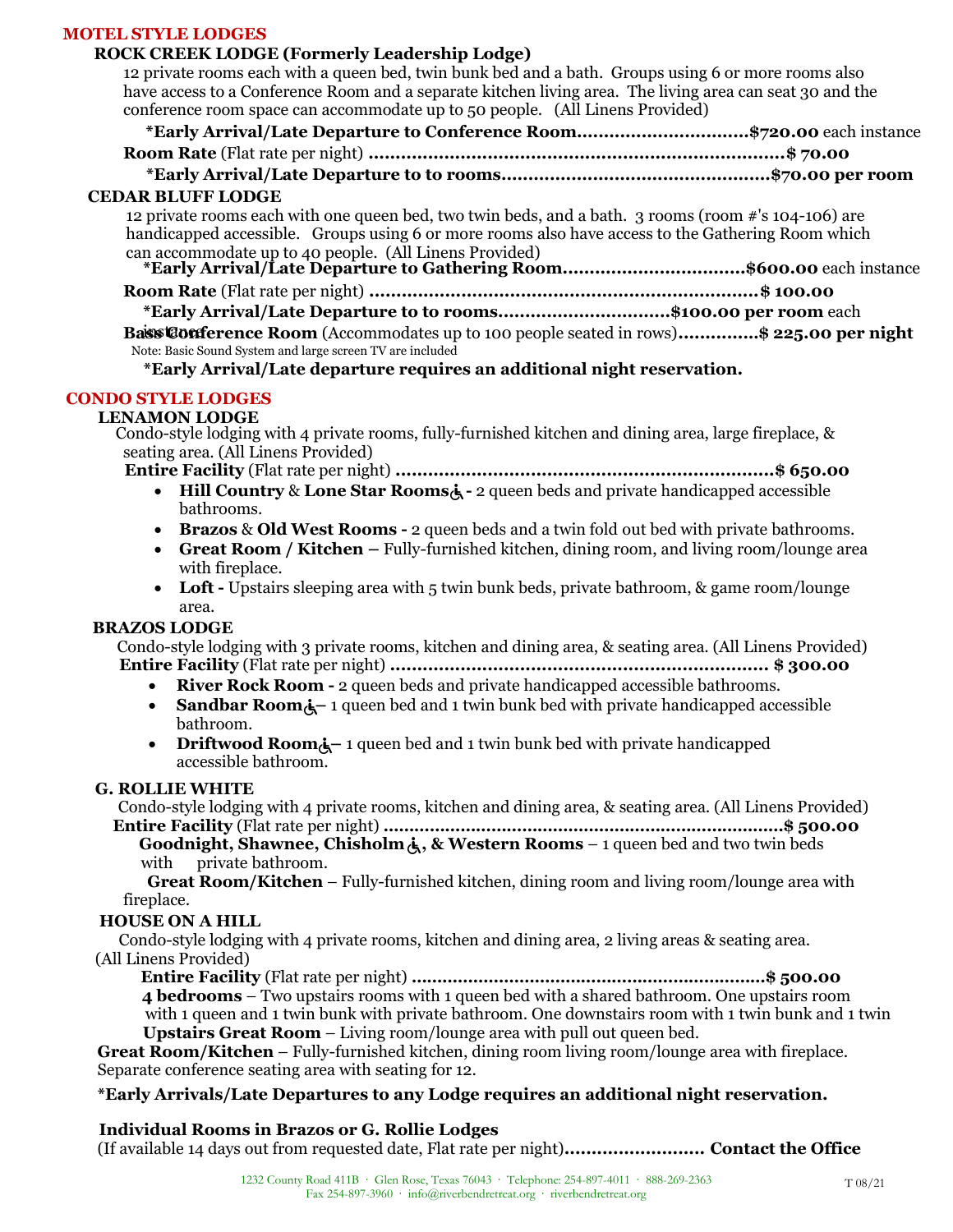# **OTHER FEES**

| For day guests or guests on to the grounds outside standard check-in/out times.                                                                                                                                                                                                     |
|-------------------------------------------------------------------------------------------------------------------------------------------------------------------------------------------------------------------------------------------------------------------------------------|
| Rustic tent site located across the road from the Outpost area. Electricity, water, and meeting space not included.<br>Bathhouse located in Outpost area. Parking available across the road from the Outpost near site.                                                             |
| <b>Facility Early Arrival / Late Departure</b><br>Accessing a facility outside of standard check-in/check-out times requires the facility to be reserved the night<br>before for early arrivals and the night after for late departures.                                            |
|                                                                                                                                                                                                                                                                                     |
| Linens (Limited number available - Pillow, Sheets, Blanket, Bath Towel, Hand Towel, & Wash Cloth) \$10.00<br>*Discounts apply to Day Access Fee and Tent Camping Fee for children under six years old. Ages two-five years old are half price and under two are<br>one-fouth price. |
| <b>CONFERENCE ROOMS / MEETING SPACES</b>                                                                                                                                                                                                                                            |
|                                                                                                                                                                                                                                                                                     |
| Reserved if cabin meeting space is too small. Holds up to 60 people seated in rows. Flat screen TV included                                                                                                                                                                         |
| Reserved if cabin meeting space is too small. Holds up to 100 people seated in rows. Basic P.A. system and<br>flat screen TV included.                                                                                                                                              |
| Reserved if cabin meeting space or Worship Center Conference Room is too small. Holds up to 300<br>people seated in rows. Basic sound system included.                                                                                                                              |
| Reserved if cabin meeting space or Worship Center Conference Room is too small. Holds up to 250 people seated in<br>rows. Basic sound system and drink service included.                                                                                                            |
| Minimum of 150 required to reserve. Holds up to 1,500 people seated in rows.<br>Sound system & video projection included.                                                                                                                                                           |
|                                                                                                                                                                                                                                                                                     |
| *applies to the full group number                                                                                                                                                                                                                                                   |
| *Early Arrival/Late Departure to meeting spaces requires an additional night reservation.                                                                                                                                                                                           |

#### **MEALS**

(Breakfast includes a fruit bar and cereal cart. Lunch and Dinner includes a salad bar and dessert.)

**Breakfast, Lunch, or Dinner** - A delicious meal served buffet-style in addition to the options above**\$ 9.00 †Snacks** (Check with Office for available options) **......................................................................\$ 2.00 † †**Rates are per person, per meal. Meals for children ages six and above are full price, two through five years are one-half price, birth through 23 months are one-fourth price.

#### **ACTIVITIES**

| (Please call office to schedule. Must be scheduled two weeks prior to retreat.)                                                                                                               |
|-----------------------------------------------------------------------------------------------------------------------------------------------------------------------------------------------|
|                                                                                                                                                                                               |
| Gather around the fire and enjoy God's creation from one of our Amphitheaters or at our Outpost Camp.                                                                                         |
| Country Wagon Ride (Maximum of 40 participants per ride.) \$ 40.00/hour<br>Laugh and sing together on an old fashioned, tractor pulled ride around the Bend.                                  |
| Learn a century's old way of target shooting and see how many bulls' eyes you can get!                                                                                                        |
| Stretch yourself and feel the rush and great sense of accomplishment of zipping from our 45ft tower!<br>Closed-toe shoes and pants or shorts (at least to the finger tip in length) required. |